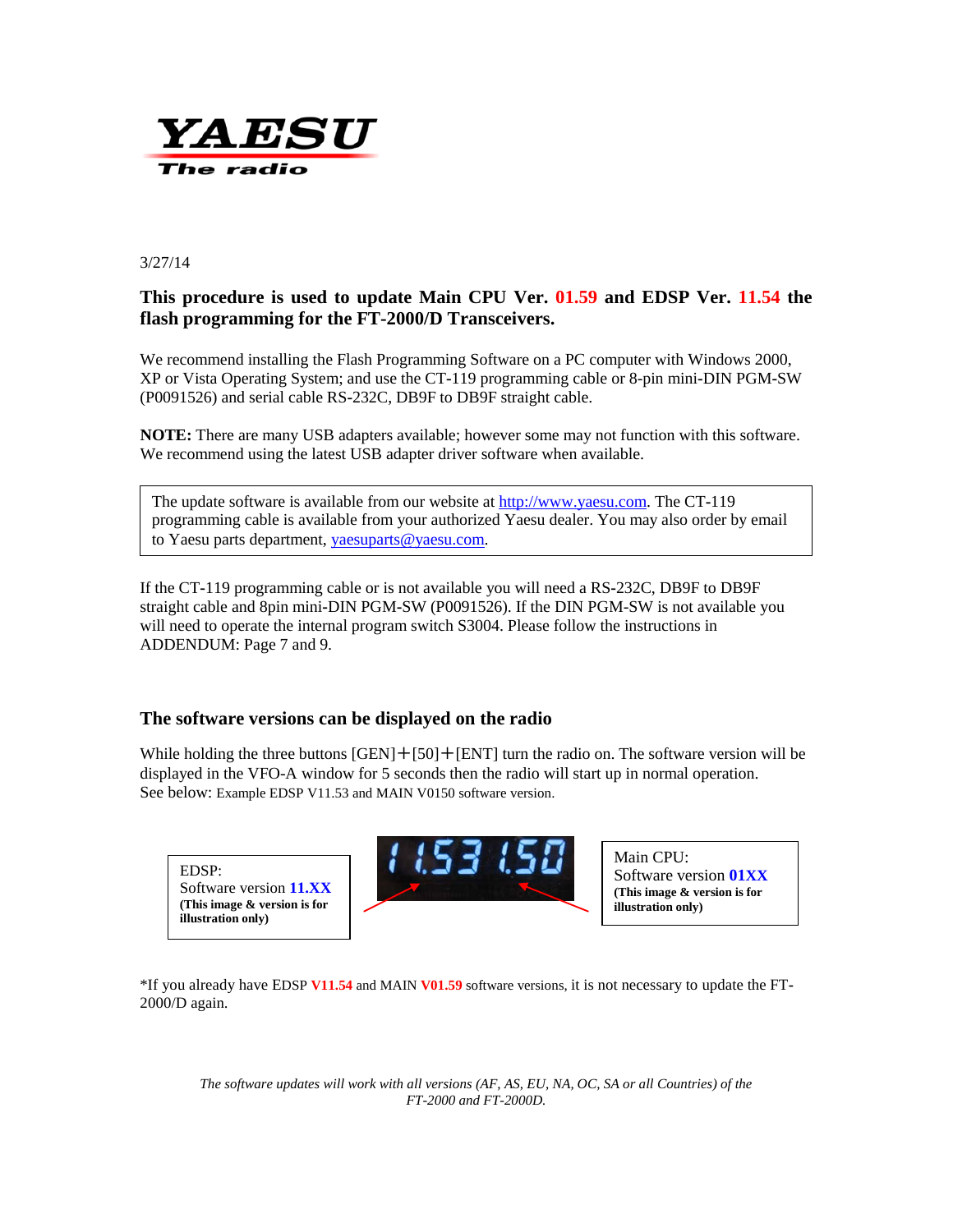#### **Ver. 01.59 MAIN CPU** (03/27/14)

• Corrected the contest number automatic increment when there are two or more **"#"** (automatic increment contest number assign) within a transmission sentence, the increment function automatically is incremented one contest number for one transmission.

#### **Ver. 11.54 EDSP** (12/07/09)

• Correct minor bug and implement improvements

\*When menu settings are saved on the DMU-2000 CF card and transferred to the new version, some previous versions may not transfer correctly. Please check your menu, update the settings, and then save the new settings to the CF card.

*The zip file contains all of the current software versions. Please verify which version software is already on your radio before updating. If you have each of the listed versions, you do not need to update the radio again.* 

### **Install the data file to PC**

Down load the FT-2000 data file [**FT-2000 \_EDSP (V11.54) and MAIN (V01.58).zip**] from the following website:

[http://www.yaesu.com/indexVS.cfm?cmd=DisplayProducts&ProdCatID=102&encProdID=66EA](http://www.yaesu.com/indexVS.cfm?cmd=DisplayProducts&ProdCatID=102&encProdID=66EA91711DFB68C03DED4AD35153E12C&DivisionID=65&isArchived=0) [91711DFB68C03DED4AD35153E12C&DivisionID=65&isArchived=0](http://www.yaesu.com/indexVS.cfm?cmd=DisplayProducts&ProdCatID=102&encProdID=66EA91711DFB68C03DED4AD35153E12C&DivisionID=65&isArchived=0)

- 1. Save the FT-2000 data file [**FT-2000\_EDSP (V11.54) and MAIN (V01.59).zip**] to the desktop on your computer.
- 2. Unzip and Extract the contents of [**FT-2000\_EDSP (V11.54) and MAIN (V01.59).zip**] to the desktop of your computer.
- 3. You will find the **FT-2000\_EDSP** and **FT-2000\_MAIN** folders on your desktop.

The programmers and software are now stored on your computer on the desktop. The files designated in the last step above are ready to update your FT**-**2000/D Transceiver.

### **MAIN Software Update**

This procedure is used for uploading new Software into the FT**-**2000/D Amateur Transceivers using the CT**-**119 program cable. If you have the 8pin mini**-**DIN PGM**-**SW (P0091526) refer to the **8-pin mini-DIN PGM-SW** page 4.

\*Don't forget to write down (or save to a CF Card) any personal menu settings you have changed from the default before you start. Please see the DMU-2000 Data Management Operation Manual for the procedure to save your settings to a CF card.

- (1) Turn off the main power switch located on the back of the FT**-**2000 (or turn off the power supply for FT**-**2000D and wait a minute, until the capacitors discharge) and remove the AC power cord.
- (2) Connect the CT**-**119 Cable's DB9F connector to the serial port COM1 in the back of your computer. If you use a USB to serial adapter, you might need to change the COM Port number.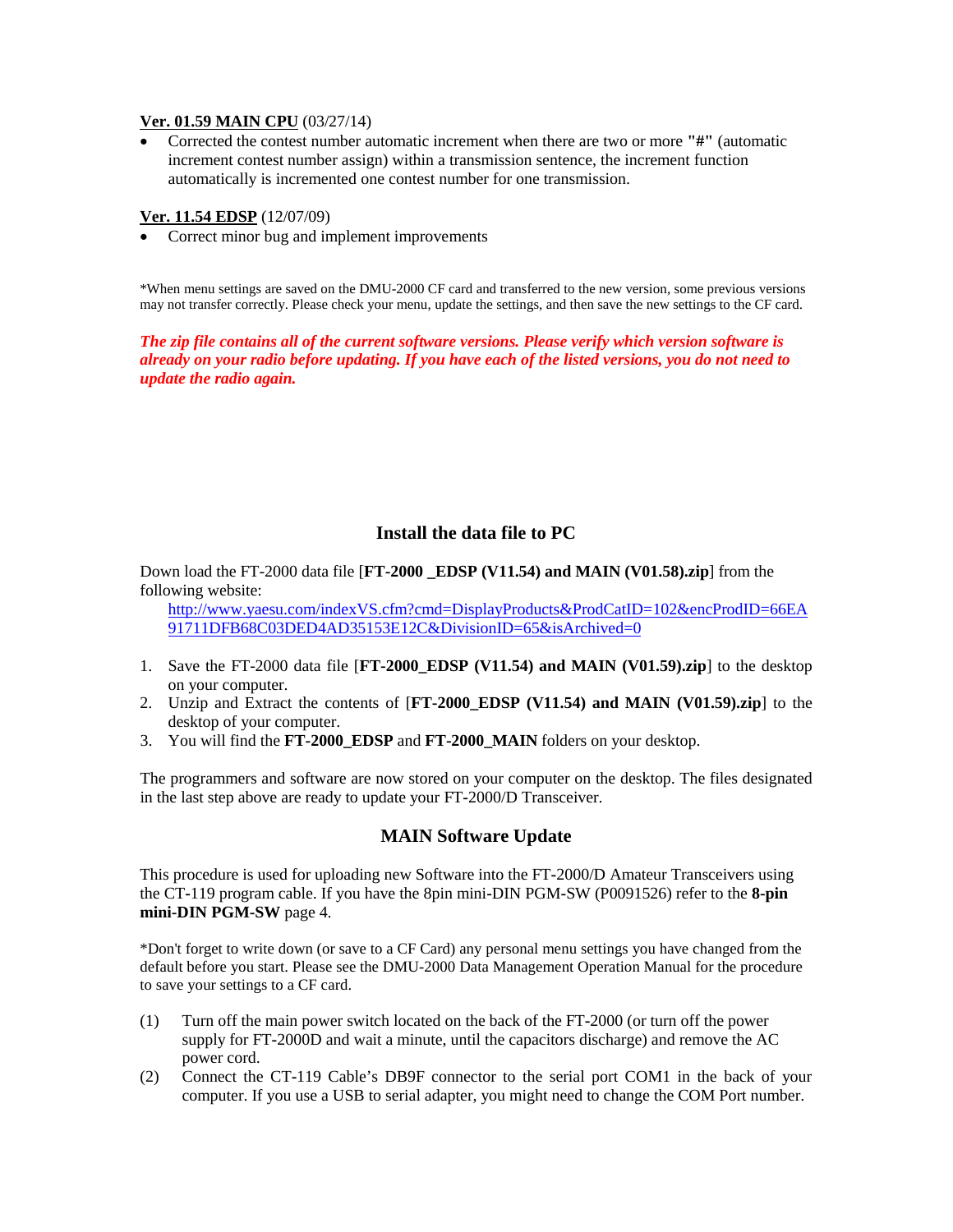(3) Now go to the desktop open PEP2000\_MAIN folder and find the **FSW003** icon as shown below. Double-click the FSW003 icon, displayed on the Program Screen.



**NOTE:** If you receive a "communications error" message on your screen, click on the **Configure** box and choose a different COM port from the drop down menu. Then click the WRITE button again.

- (4) When the program opens, confirm that the file AH025\_V0159.SFL is highlighted; if not, click on it to highlight it.
- (5) Remove the black cover from the PGM jack (bottom left on the rear panel). Plug the mini-DIN connector of the CT-119 into the PGM jack. Be sure that the **arrow** indicator on the mini**-**DIN plug is *down*. Plug the AC cord into the radio and turn the main power switch on the back of the radio to the ON position. [NOTE: The radio will not show a display now.]



- (6) Click on [WRITE] in the program window. A status bar with green bars should appear below the [WRITE] button. *Note disregard the on screen instruction to [3. Turn "S3004" on].*
- (7) When the loading process is complete, an [OK?] box will appear. Click [OK?].
- (8) Turn off the main power switch, (or turn off the power supply for FT**-**2000D and wait a minute, until the capacitors discharge) and unplug the AC power cord.
- (9) Unplug the CT**-**119 from the radio.
- (10) Plug the AC power cord into the radio and turn the main power switch on the back of the radio to the ON position (or turn on the power supply for FT**-**2000D).
- (11) Plug the radio back in. Press and hold in the [FAST] and [LOCK] keys; while holding them in, press the front power switch to turn the radio on. This resets the radio and locks in the new software.
- (12) Turn the radio off. The main CPU updating process is now complete. Follow the instructions below to update the EDSP.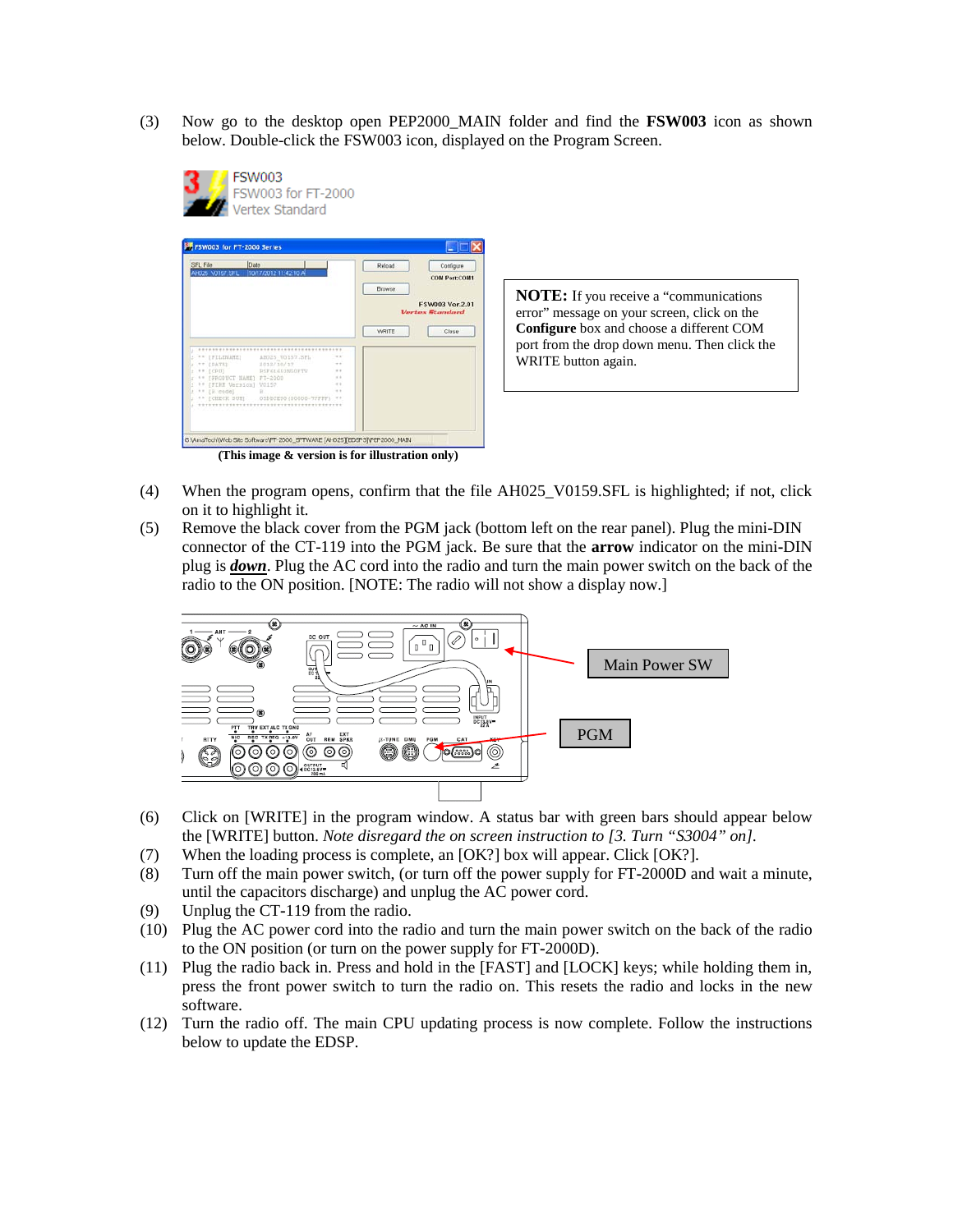# **8-pin mini-DIN PGM-SW**

- 1. Turn the main REAR power switch OFF.
- 2. Connect a RS-232C straight cable to the CAT connector.
- 3. Open the file FSW003.
- 4. Insert the 8**-**pin mini-DIN PMG-SW connector to FT**-**2000/D (PMG) jack.
- 5. Turn on the REAR Main power switch.
- 6. I choose the .sfl file of the V01.59 to write in and push WRITE of the screen.
- 7. When complete appears, click OK. Turn the REAR power switch OFF.
- 8. Remove the 8**-**pin mini**-**DIN PMG**-**SW and the RS**-**232C cable.
- 9. Turn on REAR power switch.
- 10. Reset the radio to default.

**NOTE:** for a more detailed description see the Main CPU programming.

## **EDSP Software Update**

This procedure is used for uploading new EDSP Software into the FT**-**2000/D Amateur Transceivers, from your personal computer, using the RS**-**232C, DB9F to DB9F straight cable.

- 1. Turn off the main power switch located on the back of the FT**-**2000 (or turn off the power supply for FT**-**2000D and wait a minute, until the capacitors discharge) and remove the AC power cord.
- 2. Connect a serial RS-232C, DB9F to DB9F straight cable to the COM1 connector of your computer and the 9-pin CAT connector on the rear of the transceiver. If you use a USB to serial adapter, you might need to change the COM Port number.



- 3. Reconnect the power cord and turn ON the main power switch located on the back of the FT**-**2000 (or turn ON the power supply for FT**-**2000D).
- 4. While holding the [DNR]+[CONT]+[DNF] buttons, press the front power switch to turn the radio on. You will see [dSP Prg NO 1] on the radio display.



5. On your computer desk top open PEP2000\_EDSP folder and find the **EDSP V302** icon as shown below. Double-click the EDSP V302 icon, displayed on the Program Screen.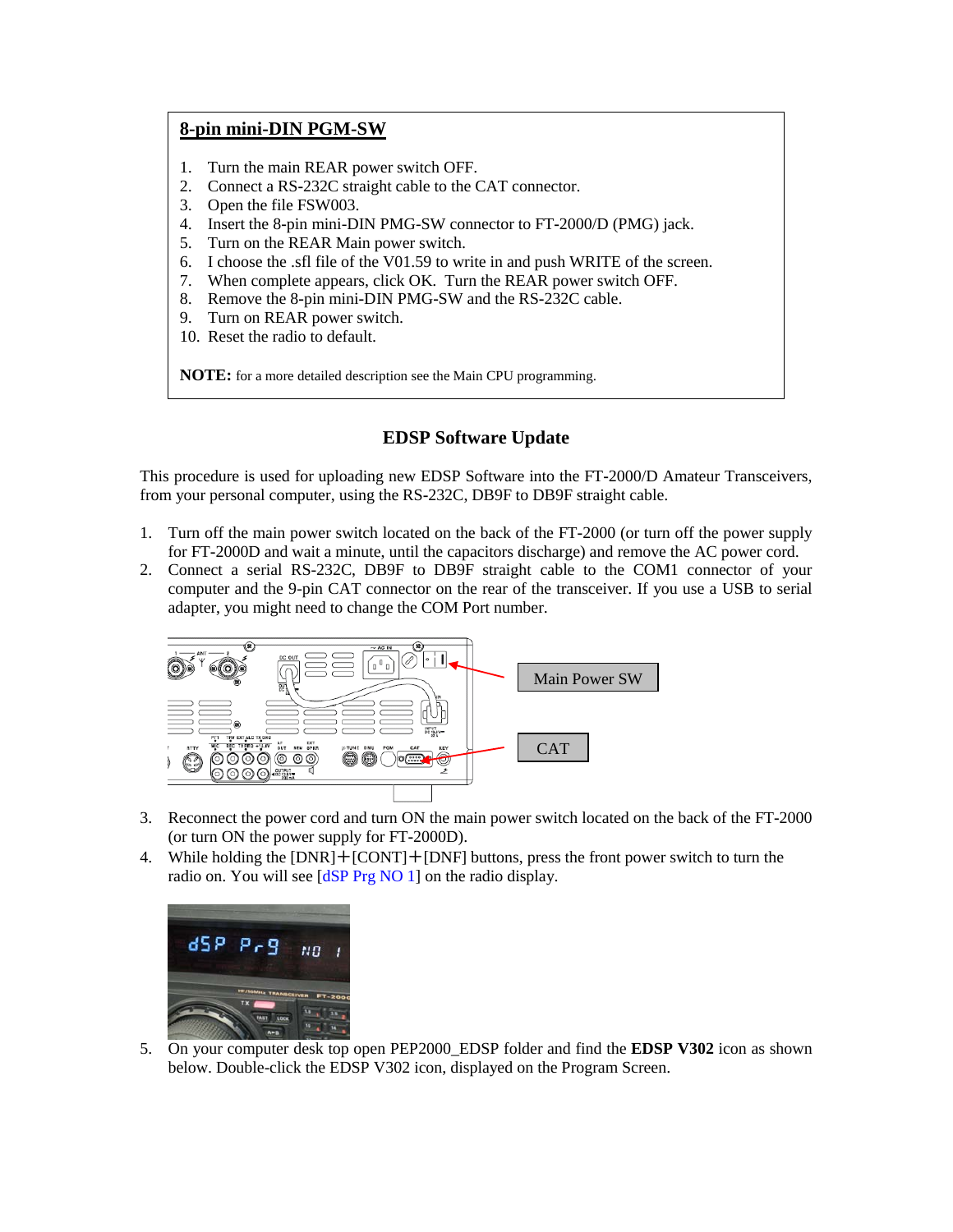|                                    | Comm232c                             |                 |
|------------------------------------|--------------------------------------|-----------------|
|                                    | EDSP V3.02                           | Vertex Standard |
|                                    | <b>COM Select</b><br><b>COM</b><br>Ξ | End             |
| EDSP V302<br>Comm232c MFC アプリケーション | $0 *$                                | Undate          |

6. Click the Update button. You will see AH025H\_V1154 out file displayed. If you do not see AH025H\_V1154 (as in the screen below), then open the "Look in:" window and go to the desktop and find **FT-2000\_EDSP**. Open the folder and **AH025H\_V1154** will be displayed in the window. Click AH025H\_V1154 out file to **highlight** it. Then click the Open button and wait until the program is loaded, and 100% is indicated on the bar graph, [Completion!!!] will be displayed.

| Open           |                                                 |       |        |
|----------------|-------------------------------------------------|-------|--------|
|                | Look in: PEP2000_EDSP3                          | ←自合國▼ |        |
| AH025H_V1154   |                                                 |       |        |
|                |                                                 |       |        |
|                |                                                 |       |        |
|                |                                                 |       |        |
|                |                                                 |       |        |
| File name:     | AH025H_V1154                                    |       | Open   |
| Files of type: | out file                                        |       | Cancel |
|                | (This image & version is for illustration only) |       |        |

**NOTE:** If you receive a "Communications Error" message on your screen you should check the COM port number and speed under Device Manager. The writing speed **38.4kbps** is fixed in the download algorithm of the EDSP board so you may need to set the port speed close to 38.4kbps. Click on the **COM Select** box arrow and choose a different COM port from the drop down menu in the EDSP-301 writer.

7. Turn the front Power Switch and the Main Power Switch in the back OFF (or turn off the power supply for FT**-**2000D and wait a minute, until the capacitors discharge) and remove the AC power cord. This resets the radio and locks in the new software. Remove the DB9F to DB9F cable. The updating process is now complete.

#### **It is important to reset the FT-2000/D. Plug the radio back in. Press and hold in the [FAST] and [LOCK] keys; while holding them in, turn the radio back on (this resets the radio and locks in the new software).**

**NOTE:** We recommend trying the new factory default settings rather than transferring your old ones, because of the changes in the EDSP and the Main CPU, you may wish to make new settings.

We hope this new software will increase your enjoyment of your FT**-**2000/D. Thank you for choosing Yaesu radios. If you have any problems or questions, please contact Yaesu, Amateur Tech Support [amateurtech@yaesu.com.](mailto:amateurtech@yaesu.com)

Best regards,

**Mikio Maruya, WA6F** Executive Vice President Engineering & Customer Service Yaesu USA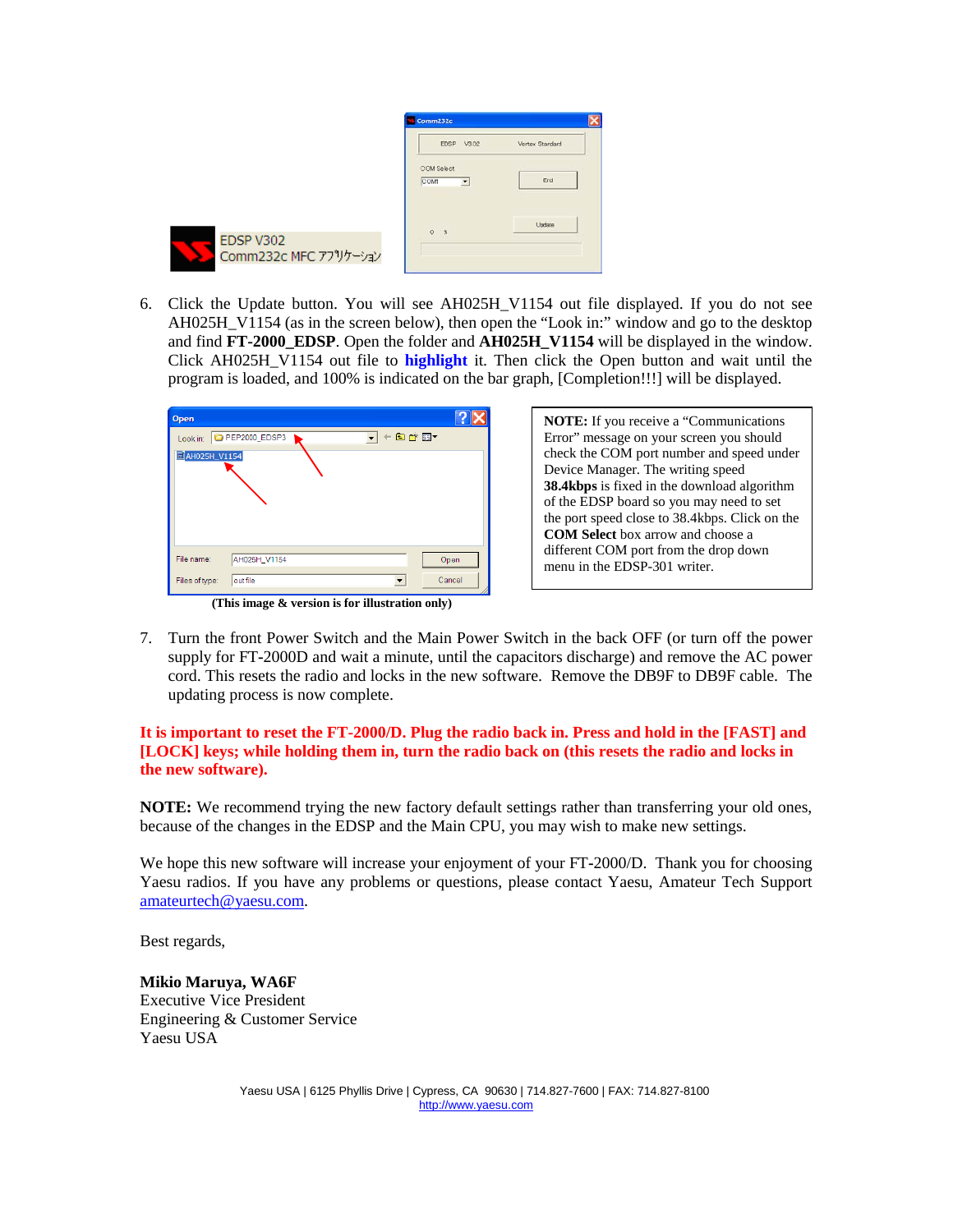# **ADDENDUM**

**If the CT-119 programming cable or 8-pin mini-DIN PGM-SW (P0091526) is not available you will need a serial cable RS-232C, DB9F to DB9F straight cable. Please follow these instructions.**

## **MAIN Software Update**

\*Don't forget to write down (or save to a CF Card) any personal menu settings you have changed from the default before you start. Please see the DMU-2000 Data Management Operation Manual for the procedure to save your settings to a CF card.

We recommend you follow this process, steps (1) thru (18), the first time you program your radio. After you are familiar with the location of the switch S3004 you may wish to bypass Steps (2) and (15), and operate the switch through the hole under the left rear foot (near the CAT connector). See the illustration below Figure A. You must be **extremely careful** to avoid damage to the PC components (which may not be covered by the Limited Warranty). Use a flashlight and insulated tool to operate the switch.

- (1) Turn off the main power switch located on the back of the FT**-**2000 (or turn off the power supply for FT**-**2000D and wait a minute, until the capacitors discharge) and remove the AC power cord.
- (2) You must access the programming switch S3004. It is located on the control PC board on the bottom of the FT**-**2000/D. To find and operate the switch, remove the top cover (9 black screws). Remove the bottom cover (seven black screws). Remove the bottom shield (15 silver screws). Carefully Place the Transceiver bottom side up on a sturdy cleared worktable. Find the micro-switch on the pc board near the rear right hand corner when looking down at the bottom of the FT**-**2000/D. (See the attached photo.)



- (3) Connect a serial cable RS-232C, DB9F to DB9F straight cable to the COM1 connector of your computer and the 9-pin CAT connector on the rear of the transceiver. If you use a USB to serial adapter, you might need to change the COM Port number.
- (4) Switch the programming micro **switch S3004 to on**.
- (5) Connect the AC power cord. (In the case of the FT**-**2000D connect the power supply cables.)
- (6) Turn on the main power switch. (Located on the rear panel of the FT**-**2000 or on the front of the power supply for the FT**-**2000D.)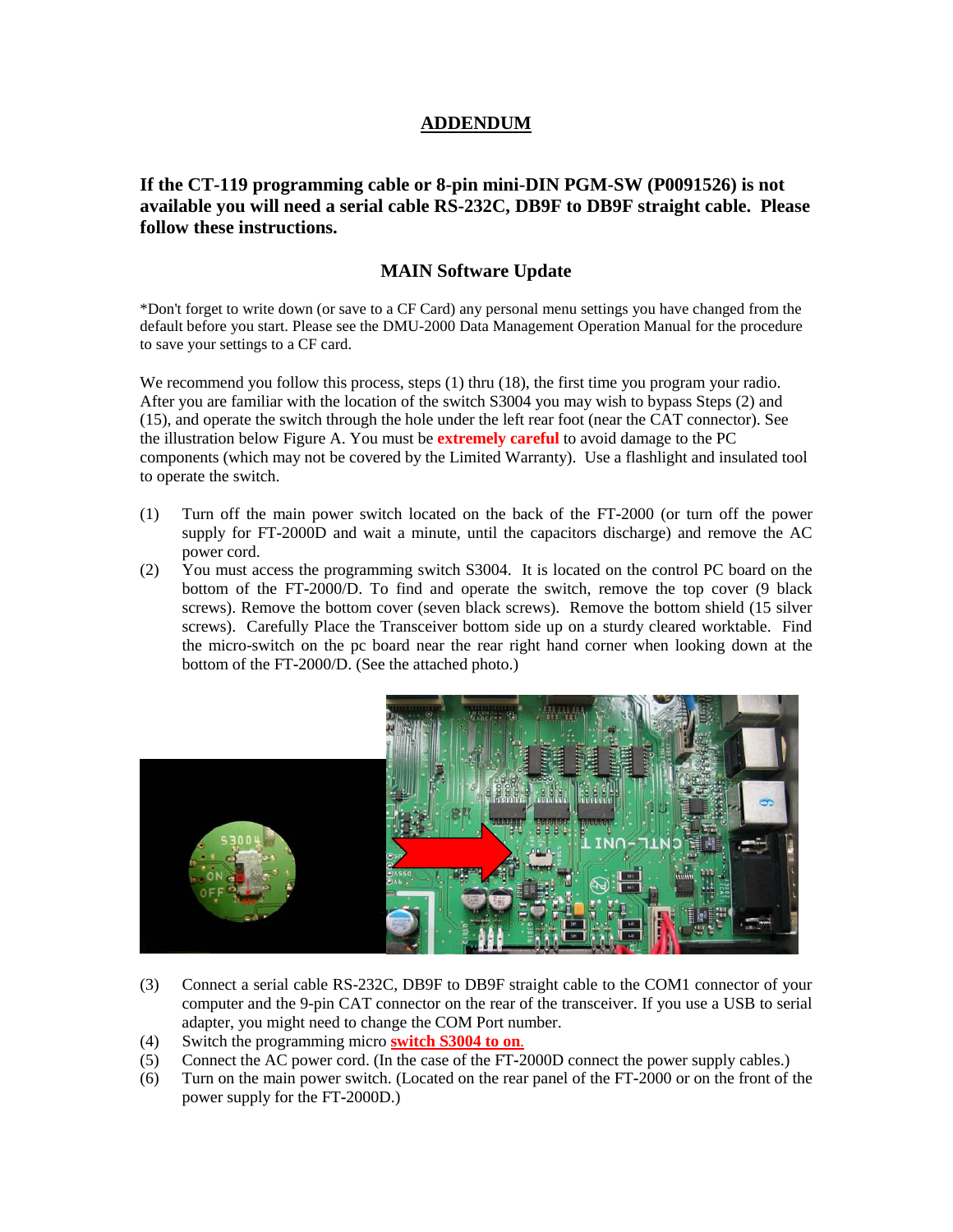(7) Now go to the desktop open PEP2000\_MAIN folder and find the **FSW003** icon as shown below. Double**-**click the FSW003 icon, displayed on the Program Screen.



| SFL File<br>Date                                     |                |                  | Reload | Configure                                 |
|------------------------------------------------------|----------------|------------------|--------|-------------------------------------------|
| AH025 V0157 SFL<br>10/17/2012 11:42 10 A             |                |                  |        | <b>COM Port:COM1</b>                      |
|                                                      |                |                  | Browse |                                           |
|                                                      |                |                  |        | FSW003 Ver.2.01<br><b>Vertex Standard</b> |
|                                                      |                |                  | WRITE  | Close                                     |
|                                                      |                |                  |        |                                           |
| ** [FILENAME] ANGLS VOIS7.SFL<br><b>IDATES</b><br>11 | 2012/10/17     | $+1$<br>$\cdots$ |        |                                           |
| ECPUT<br>$\cdots$                                    | B5F616S1N5OFTV | $\rightarrow$    |        |                                           |
| ** IPRODUCT NAME! FT-2000                            |                | $\sim$<br>$+ +$  |        |                                           |
| ** IFIRE Version) V0157<br>** (il code)              |                | $+ +$            |        |                                           |
| ** FORECK BUNI OSDBCK98100000-7FFFF)                 |                |                  |        |                                           |
|                                                      |                |                  |        |                                           |
|                                                      |                |                  |        |                                           |
|                                                      |                |                  |        |                                           |
|                                                      |                |                  |        |                                           |

**NOTE:** If you receive a "communications error" message on your screen, click on the **Configure** box and choose a different COM port from the drop down menu. Then click the WRITE button again.

- (8) When the program opens, confirm that the file AH025\_V0159.SFL is highlighted; if not, click on it to highlight it
- (9) Click on [WRITE] in the program window. A green status bar should appear below the [WRITE] button to show the progress of the download. Do not interrupt the process until it completes.
- (10) When the loading process is complete, an [OK?] box will appear. Click [OK?].
- (11) Turn off the main power switch. (Located on the rear panel of the FT**-**2000 or on the front of the power supply for the FT**-**2000D.)
- (12) Disconnect the AC power cord (or turn off the power supply for FT**-**2000D and wait a minute, until the capacitors discharge).
- (13) Switch the programming micro **switch S3004 to the off position.**
- (14) Remove DB9F straight cable from the CAT connector on the rear of the transceiver.
- (15) Replace the bottom shield panel (15 screws). Replace the bottom case (7 black screws). Replace the top case (9 black screws)
- (16) Reconnect the power cord, (or power supply and connectors for FT**-**2000D)
- (17) Turn the main power switch located on the back of the FT**-**2000 to the ON position (or turn on the power supply for FT**-**2000D).
- (18) Press and hold in the [FAST] and [LOCK] keys; while holding them in, press the front power switch to turn the radio on. This resets the radio and locks in the new software. The updating process is now complete. You may need to enter your custom menu settings now.